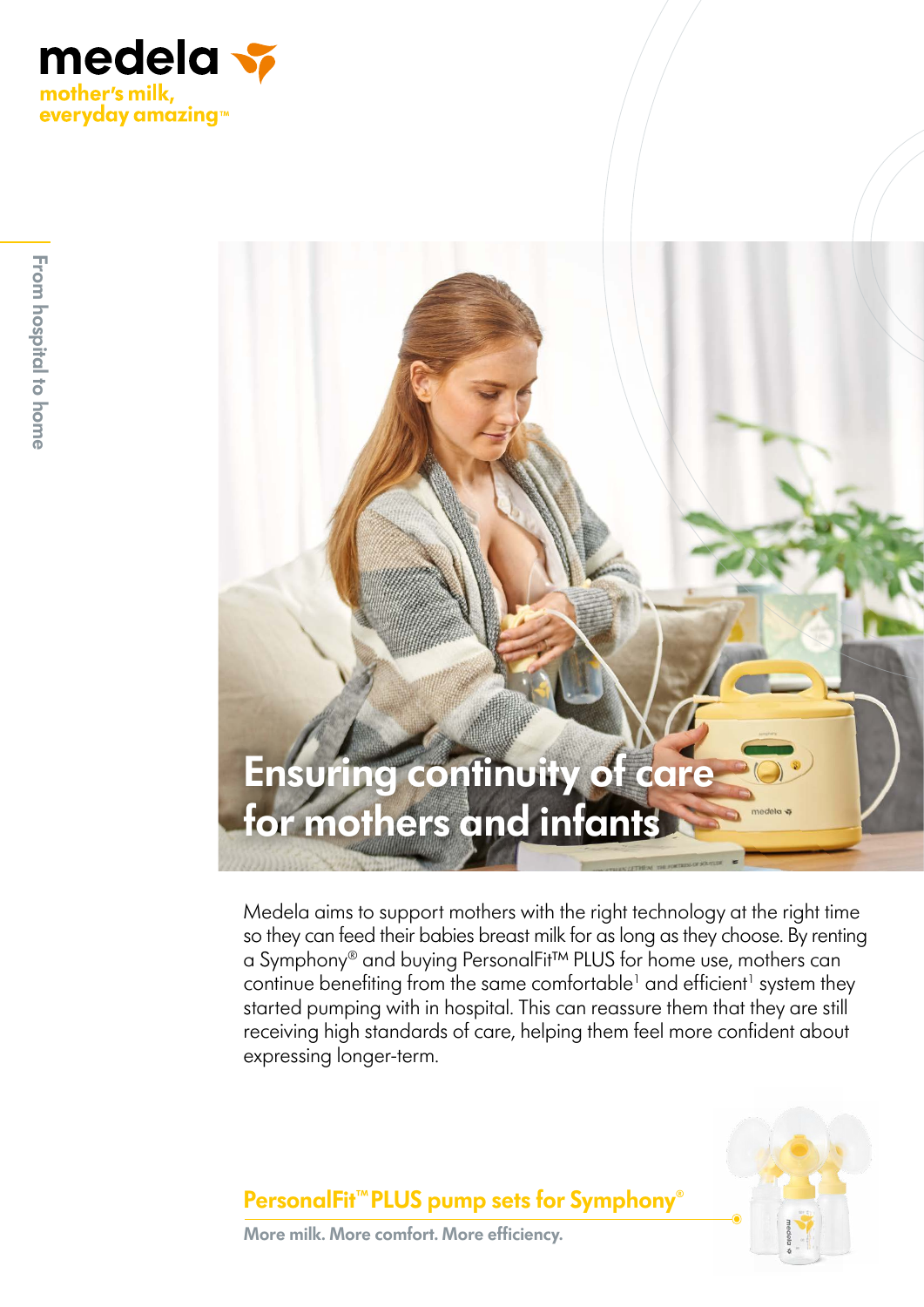# **A pumping solution for each key stage**

### **Supporting mothers and infants in hospital**

The Symphony® hospital-grade breast pump has a unique INITIATE program designed to mimic the sucking and pausing patterns of a term infant in the first few days of lactation. This can be used by pump-dependent mothers to stimulate and initiate their milk production.

Mothers can then switch to the Symphony® MAINTAIN program. This uses Medela 2-Phase Expression® technology, a pumping pattern based on the way term infants suck at the breast during established lactation. It is designed to optimise milk output once the mother's milk has come in (around two to four days after birth). These research-based programs have been shown to build and maintain an adequate milk supply for the future.<sup>1</sup>

Using the Symphony® breast pump with the PersonalFit™ PLUS pump set instead of the standard design obtains 11% more milk over a 15-minute pumping session, and is 4% more effective at draining the breast.2 Overall, this means making higher volumes of own mother's milk available in hospital, which in turn can

**Ensuring a correct breast shield fit**

Because PersonalFit™ PLUS breast shields come in a range of tunnel sizes to help ensure a good fit, mothers will need to measure and note their nipple size ready for when they or a family member collects their rental breast pump.

Medela has a simple breast shield fitting guide that clearly explains how to do this, and the basic principles are outlined in the graphic, right.

support earlier transfer of infants from the NICU and earlier discharges,<sup>3</sup> thanks to reduced illness<sup>4</sup> and enhanced neurodevelopment.5

For mothers who have had a c-section or are recovering from a difficult delivery, PersonalFit™ PLUS is particularly beneficial, thanks to its overflow protection feature that allows them to pump in a more relaxed position. PersonalFit™ PLUS is also clinically proven to offer a more comfortable pumping experience, with 100% of mothers positively evaluating the breast shield fit.<sup>6</sup>

## **Preparing for life at home**

Generally, the average amount of time a mother stays in hospital after giving birth is becoming shorter. In some cases, they are discharged before their milk has come in. In others, the infant may have to remain on the ward while the mother divides her time between hospital and home.

It is important that in these situations mothers experience the same high standards of pumping care wherever they are expressing. Healthcare professionals can support mothers

by recommending they use a Symphony® from a pump rental station or pharmacy, together with a PersonalFit™ PLUS pump set. This way mothers can continue to initiate, and then build, milk supply at home over the first month just as effectively as they would have done in hospital.

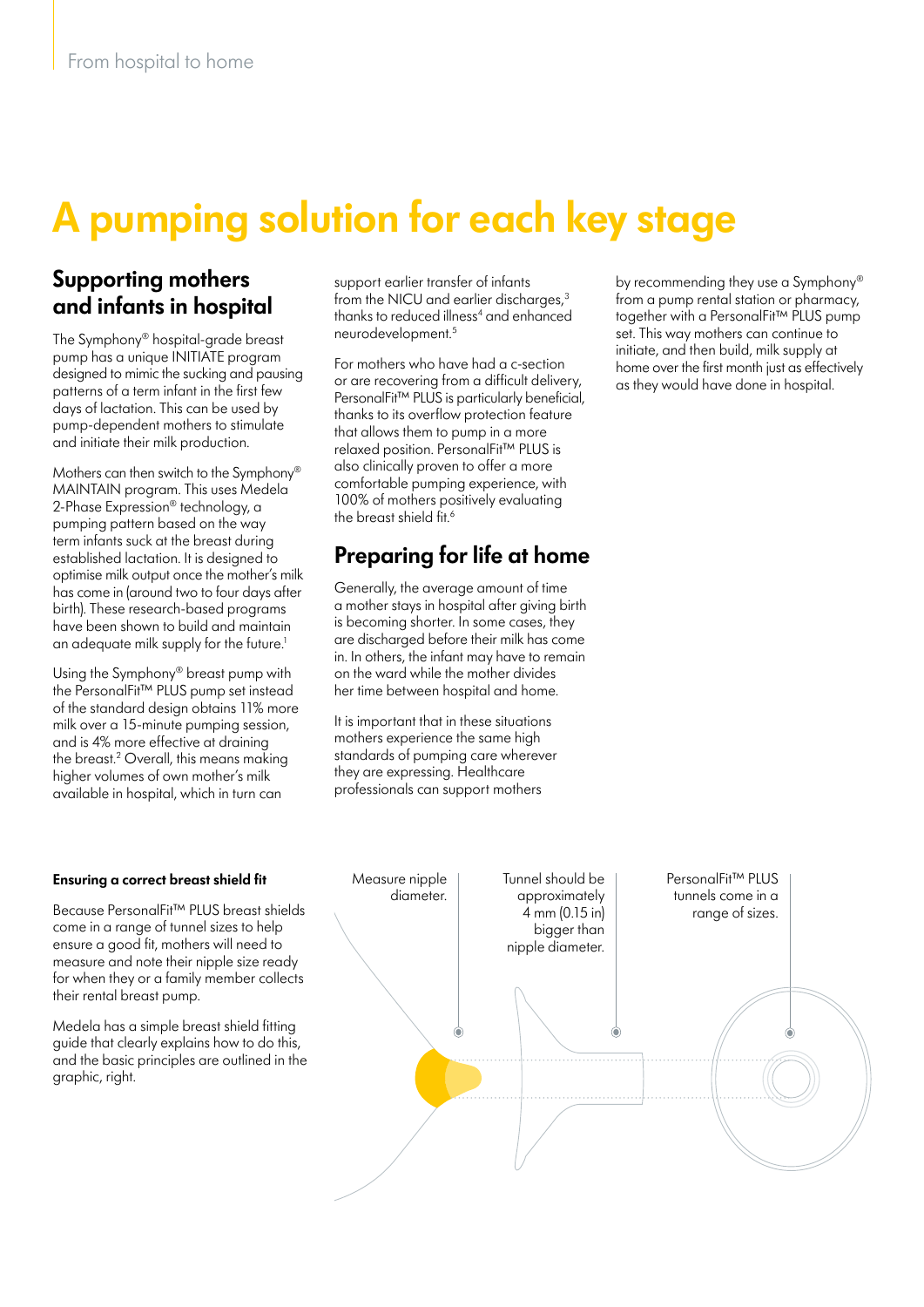### **Opportunities for rental stations**

Helping mothers achieve their pumping and breastfeeding goals is a powerful tool for creating strong customer loyalty and retention. It also creates the chance to support mothers with more products as their families reach new stages in life.

From additional bottles for storing breast milk, to breast care products, nappies, cleaning supplies and more, cross-selling is a huge opportunity. And because it is often a relative or close friend who visits the rental station on the mother's behalf, particularly in the early days after the birth, this drives customer traffic even further.

A positive customer experience is key to this success, and the levels of care and ease of use Symphony® and PersonalFit™ PLUS offer help to ensure mothers' rental experiences are as satisfying as possible.

#### **Mirroring milk production**

After the infant's birth, a mother's milk production follows three stages: Initiate, Build and Maintain. The Symphony® has unique suction patterns that mimic infant feeding behaviour during each stage.<sup>1</sup>